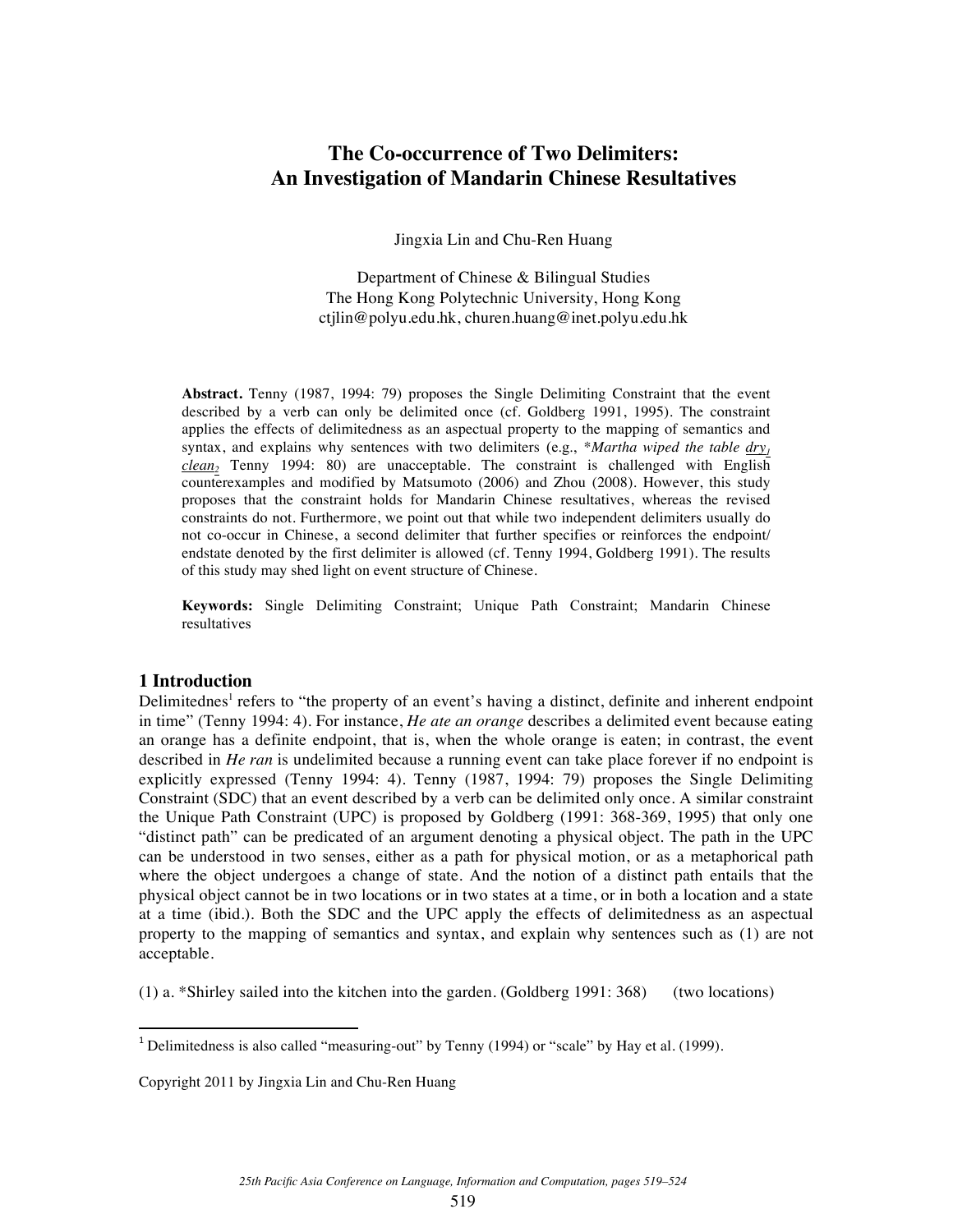b. \*Martha wiped the table  $\frac{dry_1 clean_2}$ . (Tenny 1994: 80) (two states) c. \*Sam kicked Bill black and blue<sub>1</sub> out of the room<sub>2</sub>. (Goldberg 1991: 368) (a location+ a state)

Before introducing counterexamples to the SDC and the UPC raised by linguists, we provide a few examples showing what elements can be delimiters, i.e. have a delimiting function. As illustrated in (1), prepositional directionals, e.g., *into the kitchen* and *into the garden* in (1a), and adjective resultatives, e.g., *dry* and *clean* in (1b), can be the delimiters contributing an endpoint or endstate for an event. In addition, telic verbs or verb phrases by themselves can be delimiting; these include achievements such as *arrive* and *die*, and accomplishments such as *break* and *walk three miles* (Tenny 1994, among others, cf. Goldberg 1991). According to the SDC and the UPC, no additional resultative is allowed if the verb in a clause is inherently delimiting. For instance, the box being open in (2) can only have a depictive reading, but cannot be understood as a result of the event of arrival (Rappaport Hovav and Levin 2010).

(2) The box arrived open.

Both the SDC and the UPC are found with counterexamples in English according to Matsumoto 2006, Zhou 2008, among others. For instance, two delimiters, e.g., *broke* and *into pieces* in (3a), or *into thick pieces* and *into the bowl* in (3b), can occur together for the same event.

(3) a. The vase  $\frac{broke_1}{i}$  into pieces<sub>2</sub>. (Zhou 2008: 229) b. I sliced the cheese <u>into thick pieces<sub>1</sub> into the bowl</u><sub>2</sub>. (Matsumoto 2006: 7)

For this reason, Zhou (2008) modifies the SDC that changes can be understood on different dimensions (e.g., time, space, property, degree) and delimiters describing changes on different dimensions can co-occur. As in (3a), Zhou points out that *break* and *into pieces* can occur together because the former specifies a change on the dimension of property (from being a whole into broken), whereas the latter describes a change on the dimension of degree (e.g., broken into several bigger pieces or into many smaller pieces). Matsumoto (2006:16) also proposes a revised UPC that spatial and non-spatial delimiters can co-occur if they describe aspects of "a single line of development" that an entity follows. For instance, the non-spatial phrase *into thick pieces* and the spatial phrase *into the bowl* in (3b) can co-occur because they specify a change of state and a change of location that an entity can undergo in a natural temporal order, that is, cheese is usually placed into a container such as a bowl after it is sliced into pieces.

### **2 Chinese Resultatives Consistent with the SDC and the UPC**

We propose that Mandarin Chinese resultatives conform to the SDC and the UPC whereas the revised constraints by Zhou (2008) and Matsumoto (2006) do not hold. For instance, in (4) and (5), the (a) sentences describe a change of state, and the (b) sentences describe a change of location, which according to Zhou (2008), can be understood on different dimensions, and thus are allowed to co-occur by Zhou's revised constraint. However, as (4c) and (5c) illustrate, these delimiters cannot co-occur for the event of cutting or the event of running.

(4) a. ba cai qie sui BA food cut shattered 'cut the food into a state of shattered'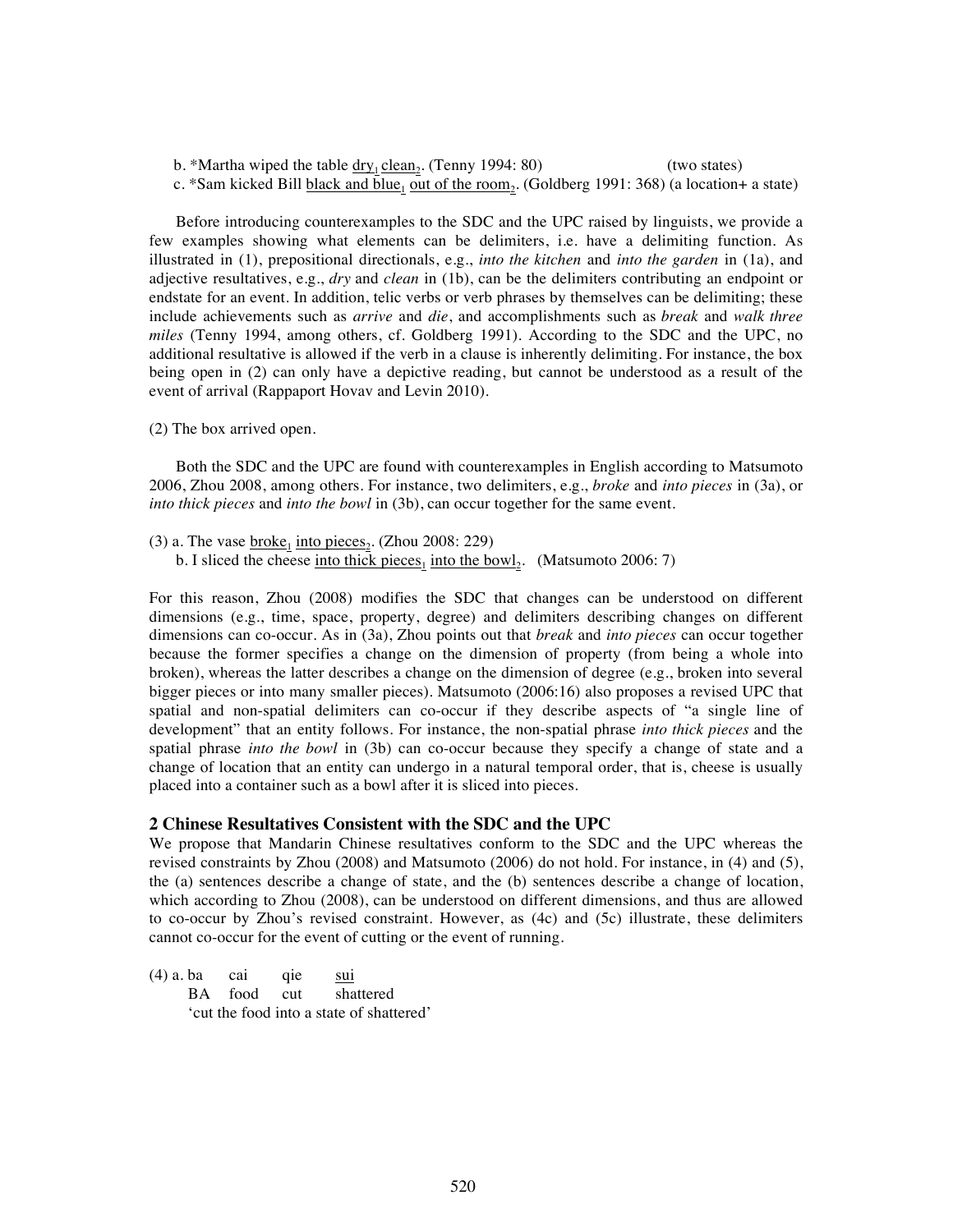| b. ba | cai            | qie                           | $\frac{dao}{a}$                    | panzi-li                                        |                          |    |                                                                                  |  |
|-------|----------------|-------------------------------|------------------------------------|-------------------------------------------------|--------------------------|----|----------------------------------------------------------------------------------|--|
|       |                | BA food cut                   |                                    | arrive plate-inside                             |                          |    |                                                                                  |  |
|       |                | 'cut the food into the plate' |                                    |                                                 |                          |    |                                                                                  |  |
|       |                |                               |                                    |                                                 |                          |    |                                                                                  |  |
|       | c. *ba cai qie |                               | $\overline{\text{su}_{1}}$         |                                                 | $\frac{dao}{panzi-li_2}$ |    |                                                                                  |  |
|       |                | BA food cut                   |                                    | shattered arrive plate-inside                   |                          |    |                                                                                  |  |
|       |                |                               |                                    |                                                 |                          |    | #' cut the food into a state of shattered and into the plate" (intended meaning) |  |
|       |                |                               |                                    |                                                 |                          |    |                                                                                  |  |
|       |                | (5) a. Zhangsan pao lei le    |                                    |                                                 |                          |    |                                                                                  |  |
|       |                |                               | Zhangsanrun tired ASP              |                                                 |                          |    |                                                                                  |  |
|       |                |                               |                                    | 'Zhangsan became tired as a result of running.' |                          |    |                                                                                  |  |
|       |                |                               |                                    |                                                 |                          |    |                                                                                  |  |
|       |                |                               | b. Zhangsanpao hui xuexiao         | le                                              |                          |    |                                                                                  |  |
|       |                |                               | Zhangsanrun return school          | ASP                                             |                          |    |                                                                                  |  |
|       |                |                               | 'Zhangsan ran back to the school.' |                                                 |                          |    |                                                                                  |  |
|       |                |                               |                                    |                                                 |                          |    |                                                                                  |  |
|       |                | c. *Zhangsan pao              |                                    | <u>hui xuexiao<sub>1</sub> lei</u> <sub>2</sub> |                          | le |                                                                                  |  |
|       |                | Zhangsan run                  |                                    | return school tired ASP                         |                          |    |                                                                                  |  |
|       |                |                               |                                    |                                                 |                          |    | #'Zhangsan ran back to school and became tired as a result.' (intended meaning)  |  |
|       |                |                               |                                    |                                                 |                          |    |                                                                                  |  |

In addition, it can be understood as a single line of development for food to be chopped into pieces and then moved into a plate, or for a person to become tired after running back to school. Therefore, the ungrammaticality of (4c) and (5c) also indicate that Matsumoto's (2008) revision of the UPC does not hold for Chinese resultatives.

In contrast, (4c) and (5c) become acceptable only if the SDC and the UPC are satisfied. Specifically, for (4c) and (5c) where two delimiters delimit one event, we can add a verb denoting a new (sub)event so that each delimiter delimits only one (sub)event. As illustrated in (6a), when a second verb *fang* 'put' is added, the sentence in (4c) becomes grammatical: the subevent denoted by the first verb *qie* 'cut' is delimited by the first delimiter *sui* 'shattered', whereas the new subevent denoted by *fang* 'put' is delimited by the second delimiter *dao panzi-li* 'into the plate'. Besides serialization in (6a), verb copying is another means to satisfy the constraints (cf. Fang and Sells 2007). As in (6b), cf. (5c), the repeated verb contributes a (sub)event for the second delimiter *lei*  'tired' although the (sub)event overlaps with the that denoted by the first verb.

| $(6)$ a. ba cai qie |  | $\frac{SU1}{1}$ |  | <b>fang</b> dao panzi-li <sub>2</sub>                             |
|---------------------|--|-----------------|--|-------------------------------------------------------------------|
|                     |  |                 |  | BA food cut shattered put arrive plate-inside                     |
|                     |  |                 |  | Cut the food into a state of shattered and put it into the plate" |

| b. Zhangsan pao                                             | hui $xuexiao_1$ | <b>pao</b> | $1e_{12}$ | le  |
|-------------------------------------------------------------|-----------------|------------|-----------|-----|
| Zhangsan run return school                                  |                 | run        | tired     | ASP |
| 'Zhangsan ran back to school and became tired as a result.' |                 |            |           |     |

Therefore, although it is claimed that the SDC and the UPC have counterexamples in English, the Chinese resultatives conform to these constraints in that they do not allow the co-occurrence of two expressions that can independently delimit the same event; two independent delimiters co-occur only when there are two (sub)events in a clause.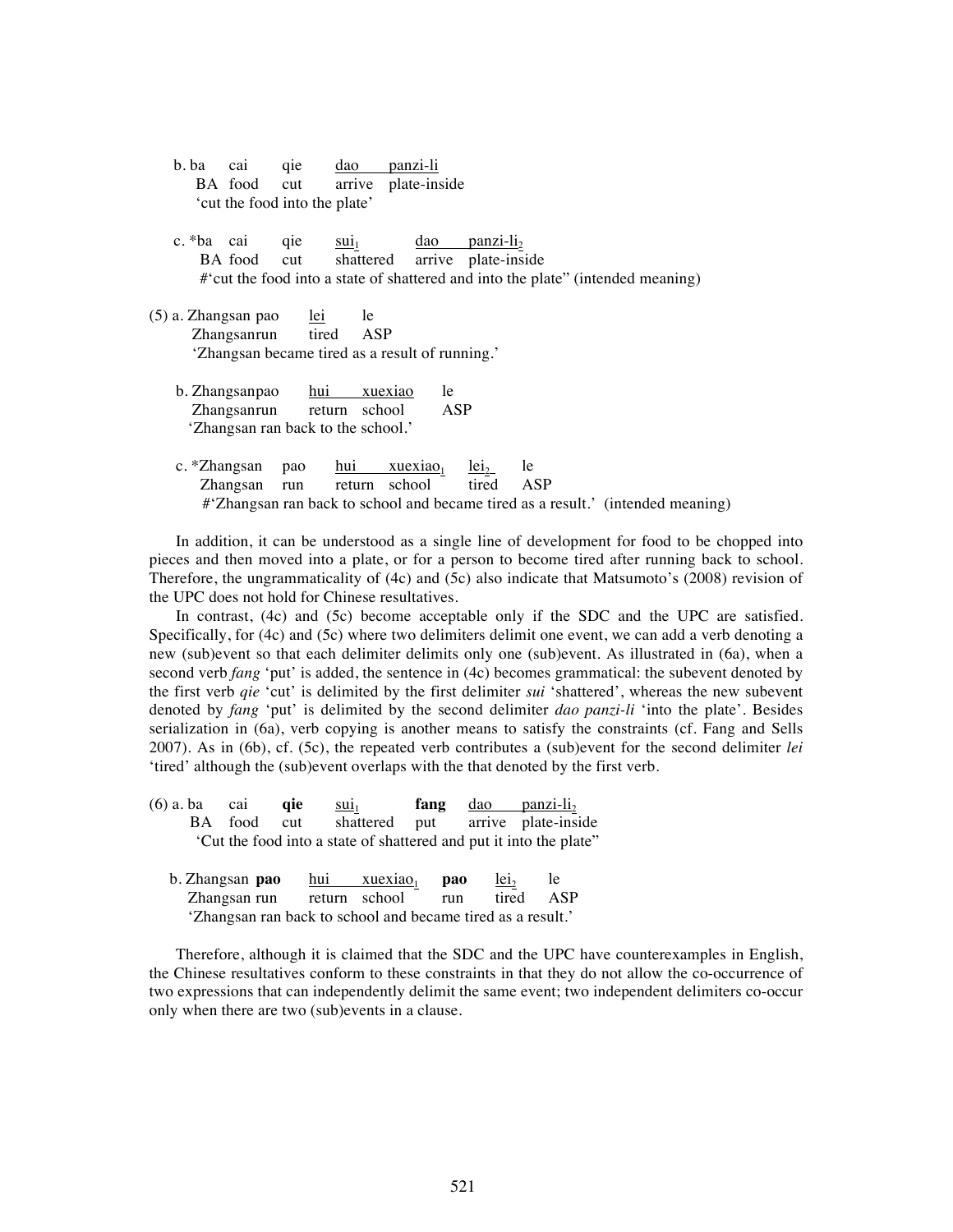### **3 The Second Delimiter Further Specifying/Reinforcing the First**

Both Tenny (1987, 1994) and Goldberg (1991, 1995) also discuss examples with two delimiters in English, but they argue that in these cases, there is still only one endpoint or endstate for the event. Following Gruber (1965), Tenny points out that a second delimiter is allowed only when it is to further specify the endpoint denoted by the first delimiter. In other words, when the first delimiter specifies a change of location and the resultant location can be "refined or elaborated upon" (Gruber 1965: 82, cf. Hay et al 1999, Kennedy & McNally 2005, among others), a second delimiter can occur in order to describe the location in more detail. For instance, (7a) has two *to* PPs to delimit the event of transferring the book: although New York in the first *to* PP can be understood as the endpoint for the path of book transfer, Bill, who is located in New York, is more specific than New York as the endpoint for the path, and thus it is possible for *to Bill* to occur as the second delimiter; in contrast, (7b) is not allowed because the second *to* PP is less specific than the first (Gruber 1965, Tenny 1994).

- (7) a. John sent the book to New York to Bill.
	- b. \*John sent the book to Bill to New York. (Gruber 1965, cited in Tenny 1994: 78)

Goldberg (1991, 1995) also argues that two directional PPs or adjective resultatives can co-occur if they designate the same path or state. For instance, according to Goldberg (1991), the second PP *through the back door* modifies the first PP *out of the house* in (8a), and the two resultatives in (8b) form only one constituent because one is modifying the other.

(8) a. She kicked him out of the house through the back door. b. He washed his face shiny clean. (Goldberg 1991: 370)

In Chinese too, clauses can be found with two delimiting expressions. For instance, both *sui* 'shattered' in (9a) and *dao 3-limi zhi 8-limi* 'to 3-8 cm long' in (9b) describe the endstate of the event of cutting, and they can co-occur in (9c), cf. (4).

| (9) a. ba                                                  | xiaomai                                                            | jiegan    | qie | sui                           |  |                |                                              |                        |  |  |  |
|------------------------------------------------------------|--------------------------------------------------------------------|-----------|-----|-------------------------------|--|----------------|----------------------------------------------|------------------------|--|--|--|
| BA.                                                        | wheat straw cut                                                    |           |     | shattered                     |  |                |                                              |                        |  |  |  |
| 'cut the wheat straw into a state of shattered'            |                                                                    |           |     |                               |  |                |                                              |                        |  |  |  |
| (http://news.sina.com.cn/c/2010-06-09/073717631393s.shtml) |                                                                    |           |     |                               |  |                |                                              |                        |  |  |  |
|                                                            |                                                                    |           |     |                               |  |                |                                              |                        |  |  |  |
| b. ba                                                      | xiaomai                                                            | jiegan    | qie | dao                           |  | 3-limi zhi     |                                              | $8$ -limi <sub>2</sub> |  |  |  |
|                                                            | BA wheat                                                           | straw cut |     | arrive 3-cm                   |  | $\overline{t}$ | $8$ -cm                                      |                        |  |  |  |
| 'cut the wheat straw to 3-8cm in length'                   |                                                                    |           |     |                               |  |                |                                              |                        |  |  |  |
|                                                            |                                                                    |           |     |                               |  |                |                                              |                        |  |  |  |
| c.ba                                                       | xiaomai                                                            | jiegan    | qie | $\overline{\text{su}_{1}}$    |  |                | $\frac{dao}{3-limi}$ zhi 8-limi <sub>2</sub> |                        |  |  |  |
| BA.                                                        | wheat                                                              | straw cut |     | shattered arrive 3-cm to 8-cm |  |                |                                              |                        |  |  |  |
|                                                            | 'cut the wheat straw into a state of shattered to 3-8cm in length' |           |     |                               |  |                |                                              |                        |  |  |  |
|                                                            | (http://info.china.alibaba.com/news/detail/v0-d1005654608.html)    |           |     |                               |  |                |                                              |                        |  |  |  |
|                                                            |                                                                    |           |     |                               |  |                |                                              |                        |  |  |  |

Following Tenny and Goldberg, we argue that (9c) does not violate the SDC or the UPC. The wheat straw in (9) changes its state when it is shattered. However, "shattered" is not an absolute specification, but can be specified "in greater degrees of accuracy" (Gruber 1985: 82). Therefore, a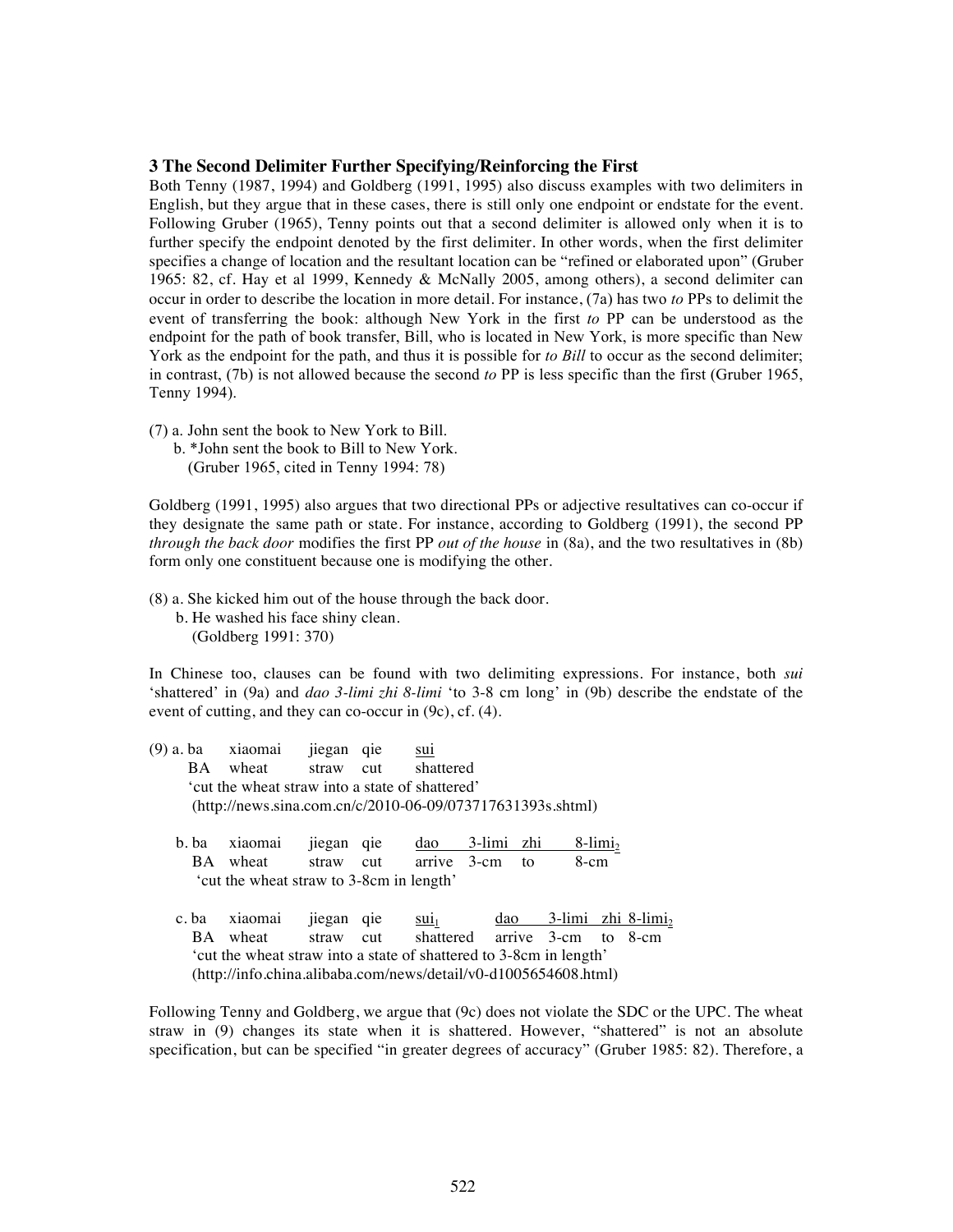second delimiter 'to 3-8cm long' can occur and provide more precise information for the event of cutting.

However, unlike English, in addition to the delimiter that further specifies the endpoint/endstate, Chinese allows another type of delimiter to follow an existing delimiter and function to reinforce the attainment of the endpoint/endstate denoted by first delimiter. In other words, the two delimiters in a clause provide the same degree of specification of an endpoint/endstate. For instance, the second delimiter *dao* 'arrive' in (10) does not add new information to the description of the event, but specifies the arrival at the endpoint (the school) which is also the endpoint of the event of returning denoted by *hui* 'return', a delimiting verb that *dao* 'arrive' follows.

(10) a. pao hui xuexiao run return school 'run back to the school'

> b. pao dao xuexiao run arrive school 'run to the school'

c. pao  $\frac{hui_1}{du_2}$  dao<sub>2</sub> xuexiao run return arrive school 'run back to the school'

Two more examples are given in (11)-(12), where the state denoted by the second delimiting elements, *diao* 'away' and *guang* 'empty', is also a repetition of the endstate specified by the first delimiting elements: *diao* 'away' in (11b) reinforces the broken state of the vase (a broken vase is understood as a vase that is gone away); and *guang* 'empty' in (12b) reinforces the endstate of the event of forgetting, i.e. that person has been totally forgotten.

| $(11)$ a. na-ge                          | huaping | da       | suı             | le                |                     |     |
|------------------------------------------|---------|----------|-----------------|-------------------|---------------------|-----|
| that-CLF                                 | vase    | hit      | shattered       | ASP               |                     |     |
| 'The vase was broken.'                   |         |          |                 |                   |                     |     |
| b. na-ge                                 | heaping | da       | SU <sub>1</sub> | diao <sub>2</sub> | le                  |     |
| that-CLF                                 | vase    | hit      | shattered       | away              | ASP                 |     |
| 'That vase was broken.' (Zhou 2008: 236) |         |          |                 |                   |                     |     |
| $(12)$ a. Zhangsan                       | ba      | na-ge    | ren             | wang              | le                  |     |
| Zhangsan                                 | BA      | that-CLF | person          | forget            | ASP                 |     |
| 'Zhangsan forgot that person.'           |         |          |                 |                   |                     |     |
| b. Zhangsan                              | ba      | na-ge    | ren             | $\text{wang}_1$   | $\frac{guang_2}{g}$ | le  |
| Zhangsan                                 | BA      | that-CLF | person          | forget            | empty               | ASP |
| 'Zhangsan [totally] forgot that person.' |         |          |                 |                   |                     |     |

The second delimiters such as those in  $(10)-(12)$  can occur after a delimiter that denotes a state which either can be absolute specification (e.g., *wang* 'forget') or non-absolute specification (e.g., *sui* 'shattered'), whereas the delimiters that further specify the endpoint/endstate of an event, as in